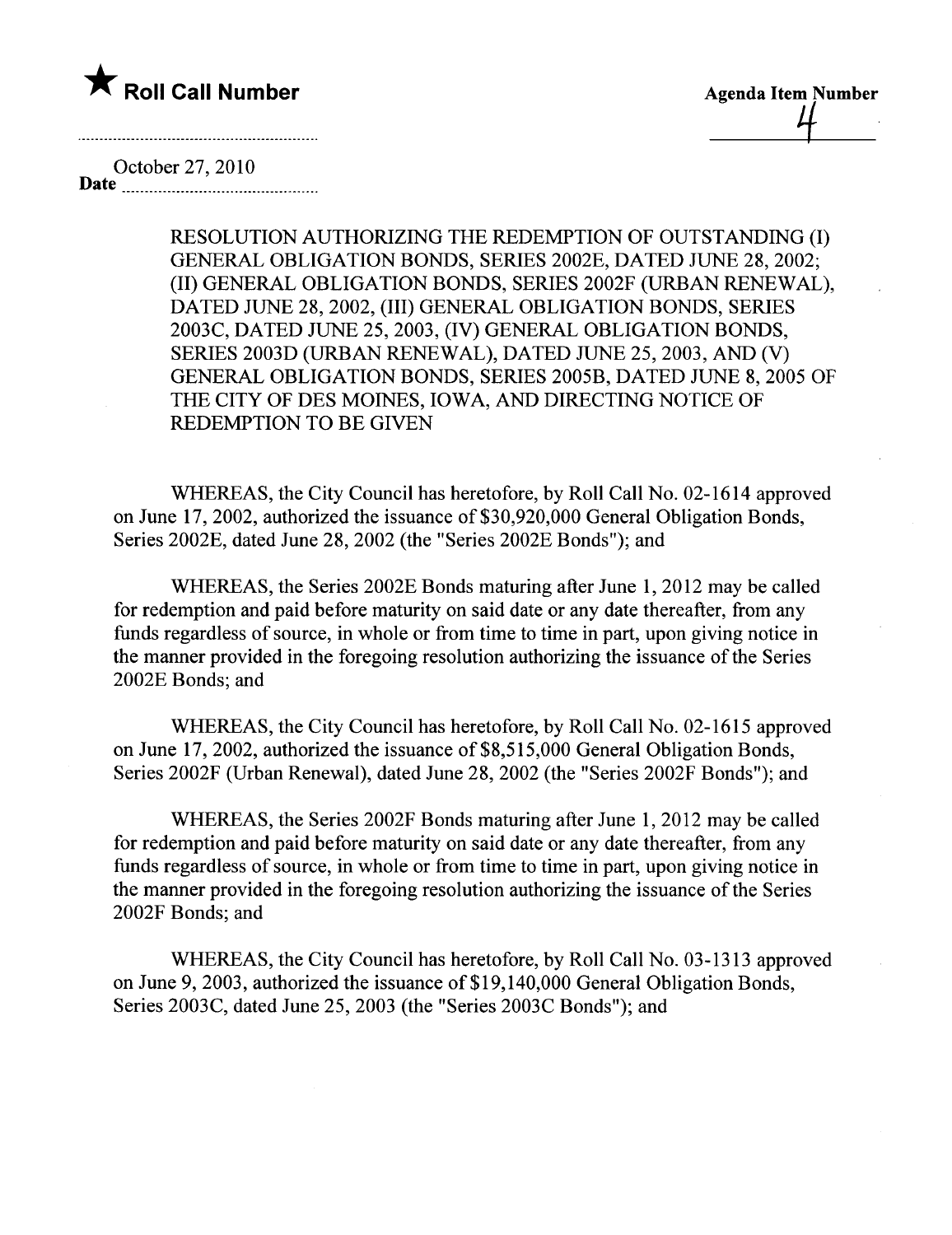# \* Roll Call Number Agenda Item Number

October 27,2010 Date **numerical** non-

WHEREAS, the Series 2003C Bonds maturing after June 1, 2011 may be called for redemption and paid before maturity on said date or any date thereafter, from any funds regardless of source, in whole or from time to time in part, upon giving notice in the manner provided in the foregoing resolution authorizing the issuance of the Series 2003C Bonds; and

WHEREAS, the City Council has heretofore, by Roll Call No. 03-1314 approved on June 9, 2003, authorized the issuance of\$II,860,000 General Obligation Bonds, Series 2003D (Urban Renewal), dated June 25, 2003 (the "Series 2003D Bonds"); and

WHEREAS, the Series 2003D Bonds maturing after June 1, 2011 may be called for redemption and paid before maturity on said date or any date thereafter, from any funds regardless of source, in whole or from time to time in part, upon giving notice in the manner provided in the foregoing resolution authorizing the issuance of the Series 2003D Bonds; and

WHEREAS, the City Council has heretofore, by Roll Call No. 05-1285 approved on May 23, 2005, authorized the issuance of \$27,775,000 General Obligation Bonds, Series 2005B, dated June 8, 2005 (the "Series 2005B Bonds"); and

WHEREAS, the Series 2005B Bonds maturing after June 1, 2013 may be called for redemption and paid before maturity on said date or any date thereafter, from any funds regardless of source, in whole or from time to time in part, upon giving notice in the manner provided in the foregoing resolution authorizing the issuance of the Series 2005B Bonds; and

WHEREAS, it is deemed necessary and advisable that the Series 2002E Bonds, Series 2002F Bonds, Series 2003C Bonds, Series 2003D Bonds, and Series 2005B Bonds, be so redeemed and notices of redemption be given.

NOW, THEREFORE, BE IT RESOLVED BY THE CITY COUNCIL OF THE CITY OF DES MOINES, IOWA:

Section 1. That the outstanding General Obligation Bonds, Series 2002E, dated June 28, 2002, maturing after June 1, 2012 in the principal amount of  $$21,555,000$ , be and the same are hereby redeemed as of December 7,2010.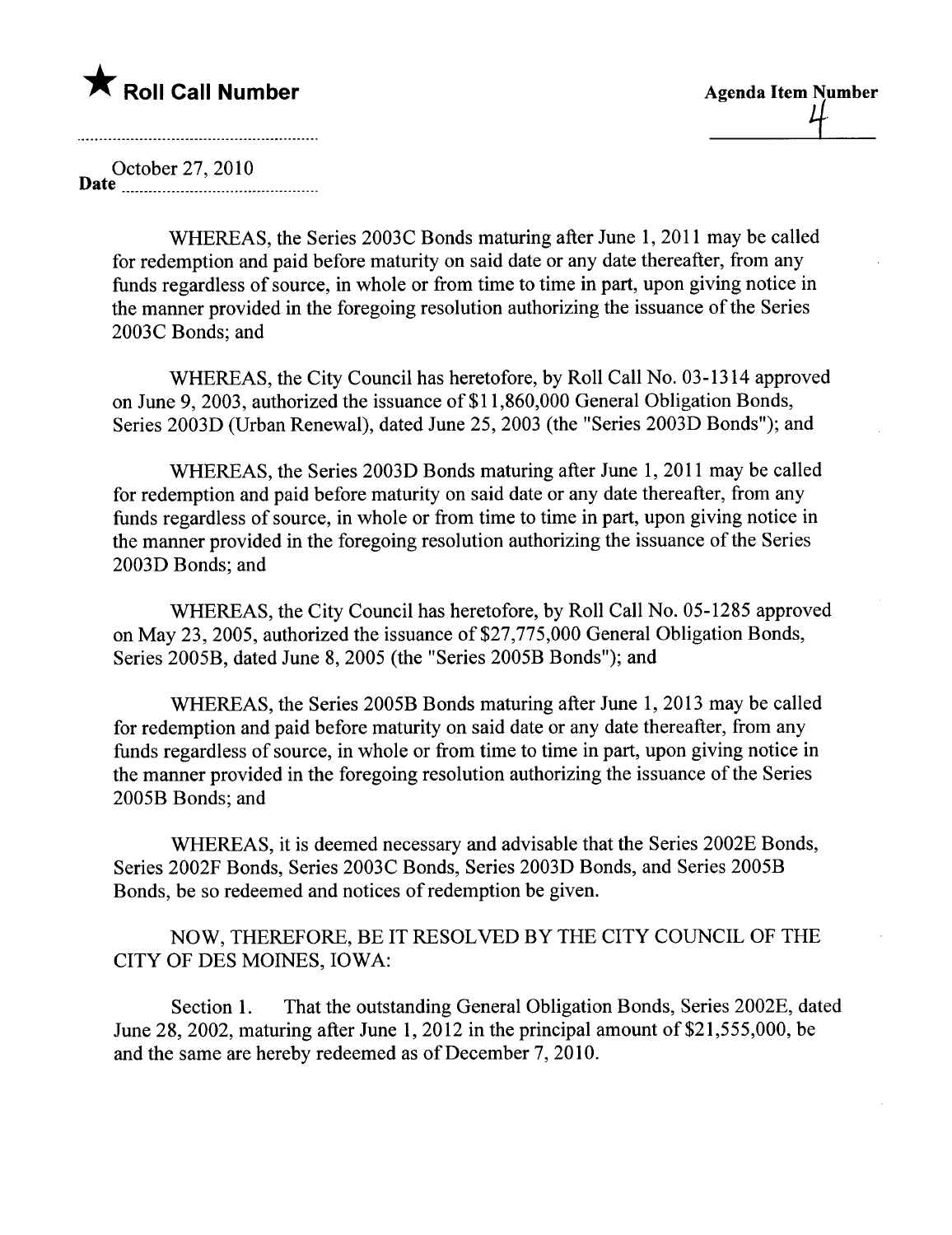# \* Roll Call Number Agenda Item Number

Date October 27, 2010

Section 2. That the outstanding General Obligation Bonds, Series 2002F (Urban Renewal), dated June 28,2002, maturing after June 1,2012 in the principal amount of \$5,490,000, be and the same are hereby redeemed as of December 7,2010.

Section 3. That the outstanding General Obligation Bonds, Series 2003C, dated June 25, 2003, maturing after June 1, 2011 in the principal amount of  $$14,655,000$ , be and the same are hereby redeemed as of December 7, 2010.

Section 4. That the outstanding General Obligation Bonds, Series 2003D (Urban Renewal), dated June 25, 2003, maturing after June 1,2011 in the principal amount of \$8,255,000, be and the same are hereby redeemed as of December 7, 2010.

Section 5. That the outstanding General Obligation Bonds, Series 2005B, dated June 8, 2005, maturing after June 1, 2013 in the principal amount of \$20,345,000, be and the same are hereby redeemed as of December 7, 2010.

Section 6. The Finance Director/Treasurer is hereby authorized and directed to cause to be deposited in a separate fund, from the proceeds of the General Obligation Refunding Capital Loan Notes, Series 201OH, dated the date of delivery, an amount sufficient to pay all principal of the redeemed the Series 2002E Bonds, Series 2002F Bonds, Series 2003C Bonds, Series 2003D Bonds, and Series 2005B Bonds on the date of redemption.

Section 7. That the form of such notices be substantially as follows: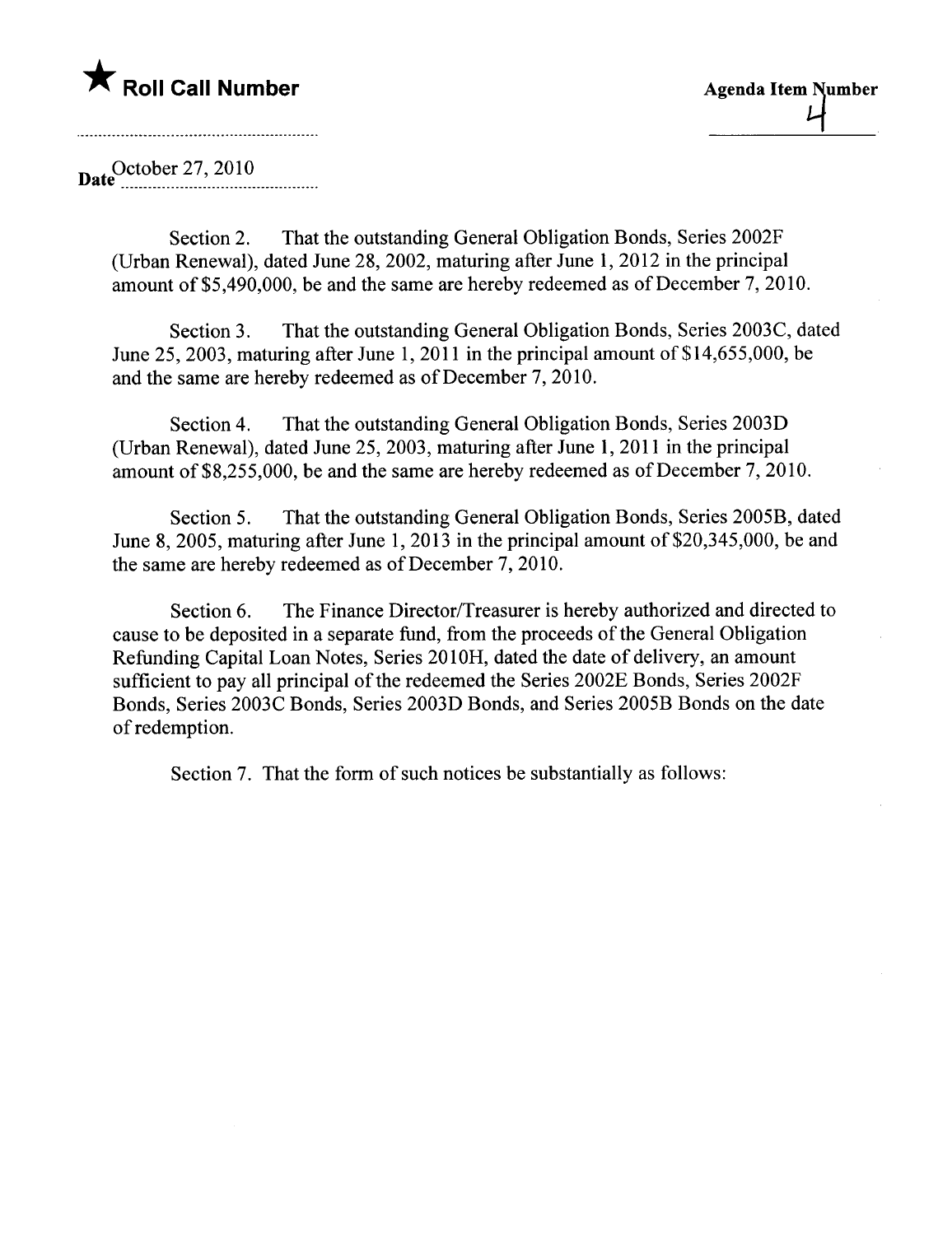



Date<sup>October</sup> 27, 2010

## NOTICE OF THE CALL OF BONDS FOR REDEMPTION

#### TO THE HOLDERS OF THE FOLLOWING DESCRIBED BONDS:

Please take notice that the Bonds described below have been called for redemption. Owners of the Bonds should present their Bonds for payment on the redemption date.

Issuer: City of Des Moines, Iowa

Original Issue Amount: \$30,920,000

Issue: General Obligation Bonds, Series 2002E

Dated Date: June 28, 2002

Redemption Date: June 1, 2012

Redemption Price: Par, plus accrued interest

| Principal<br>Amount | Interest<br>Rate | Maturity<br>Date |
|---------------------|------------------|------------------|
|                     |                  |                  |
|                     |                  | June 1, 2013     |
| \$1,790,000         | 5.00%            | June 1, 2014     |
| \$1,880,000         | 5.00%            | June 1, 2015     |
| \$1,970,000         | 5.00%            | June 1, 2016     |
| \$2,075,000         | 5.00%            | June 1, 2017     |
| \$2,180,000         | 5.00%            | June 1, 2018     |
| \$2,295,000         | 5.00%            | June 1, 2019     |
| \$2,420,000         | 5.00%            | June 1, 2020     |
| \$2,545,000         | 5.00%            | June 1, 2021     |
| \$2,690,000         | 5.00%            | June 1, 2022     |
|                     | \$1,710,000      | 4.30%            |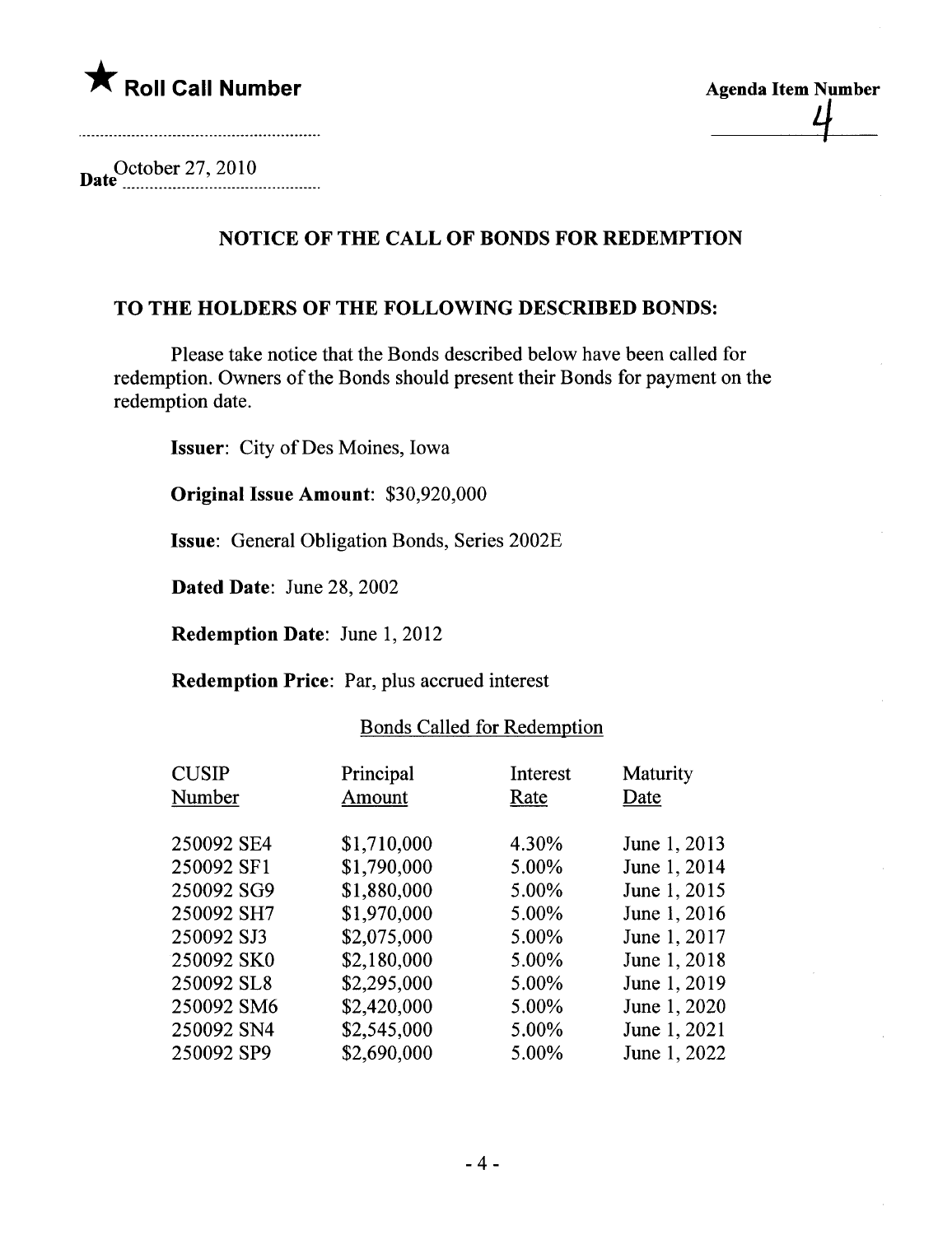

<u>4</u>

October 27,2010 Date \_ \_ \_ \_nnn \_ \_ nn \_ ...\_\_.nnnn \_ \_ \_ \_ \_ \_ n\_n \_\_

No representation is made as to the accuracy of the CUSIP numbers printed herein or on the bonds.

The above bonds should be presented to the Finance Director/Treasurer, City Hall, 400 Robert D. Ray Drive, Des Moines, Iowa. This represents a full call of the outstanding obligations. All interest will cease to accrue on the Redemption Date.

> Finance Director/Treasurer City of Des Moines, Iowa

(End of Notice)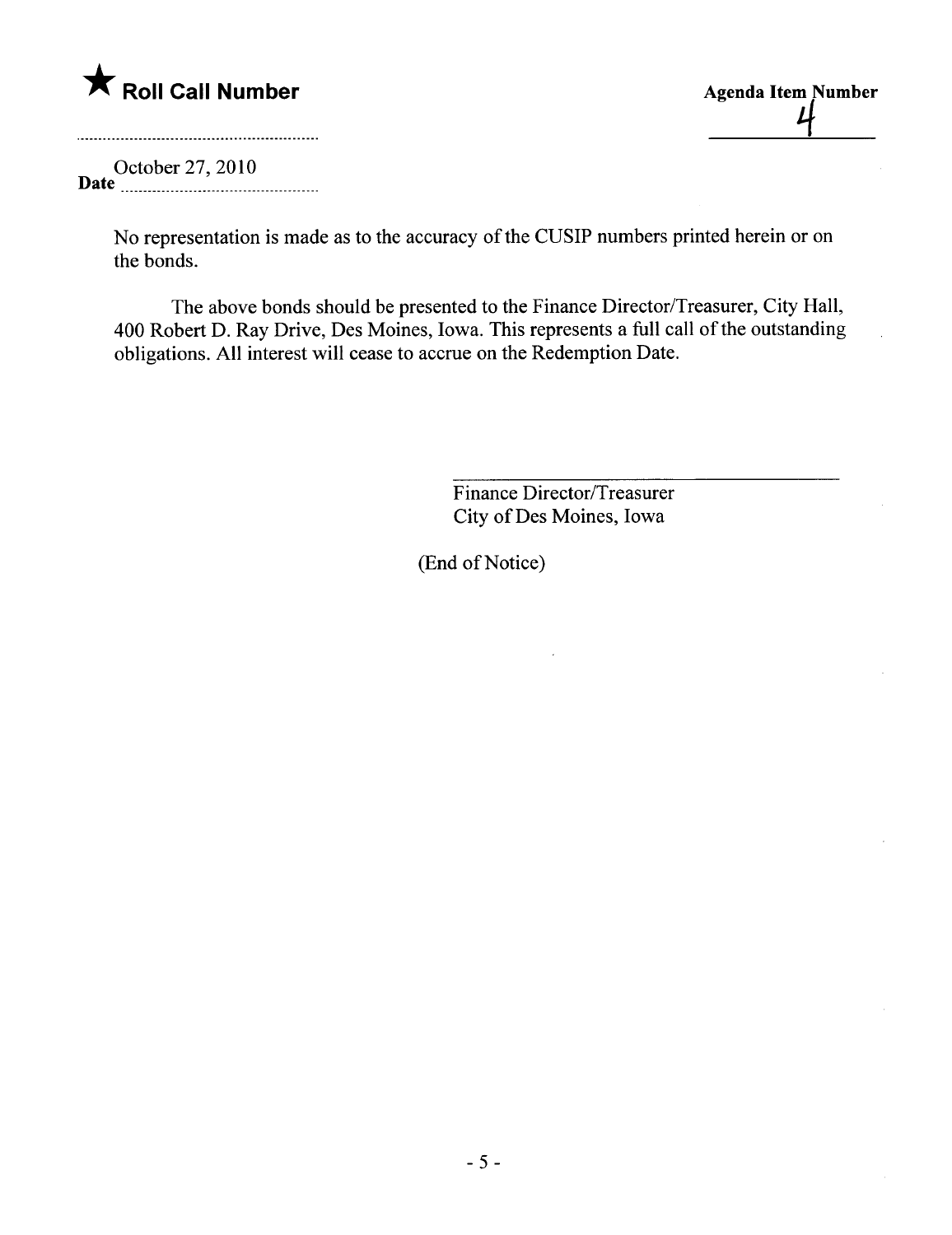

| <b>Agenda Item Number</b> |
|---------------------------|
|                           |
|                           |

October 27,2010 Date

# NOTICE OF THE CALL OF BONDS FOR REDEMPTION

## TO THE HOLDERS OF THE FOLLOWING DESCRIBED BONDS:

Please take notice that the Bonds described below have been called for redemption. Owners of the Bonds should present their Bonds for payment on the redemption date.

Issuer: City of Des Moines, Iowa

Original Issue Amount: \$8,515,000

Issue: General Obligation Bonds, Series 2002F (Urban Renewal)

Dated Date: June 28, 2002

Redemption Date: June 1, 2012

Redemption Price: Par, plus accrued interest

| Principal<br>Amount | Interest<br>Rate | Maturity<br>Date |
|---------------------|------------------|------------------|
| \$440,000           | 4.10%            | June 1, 2013     |
| \$455,000           | 4.20%            | June 1, 2014     |
| \$480,000           | 4.30%            | June 1, 2015     |
| \$505,000           | 4.40%            | June 1, 2016     |
| \$530,000           | 4.50%            | June 1, 2017     |
| \$560,000           | 4.60%            | June 1, 2018     |
| \$585,000           | 4.65%            | June 1, 2019     |
| \$610,000           | 4.70%            | June 1, 2020     |
| \$645,000           | 4.75%            | June 1, 2021     |
| \$680,000           | 4.85%            | June 1, 2022     |
|                     |                  |                  |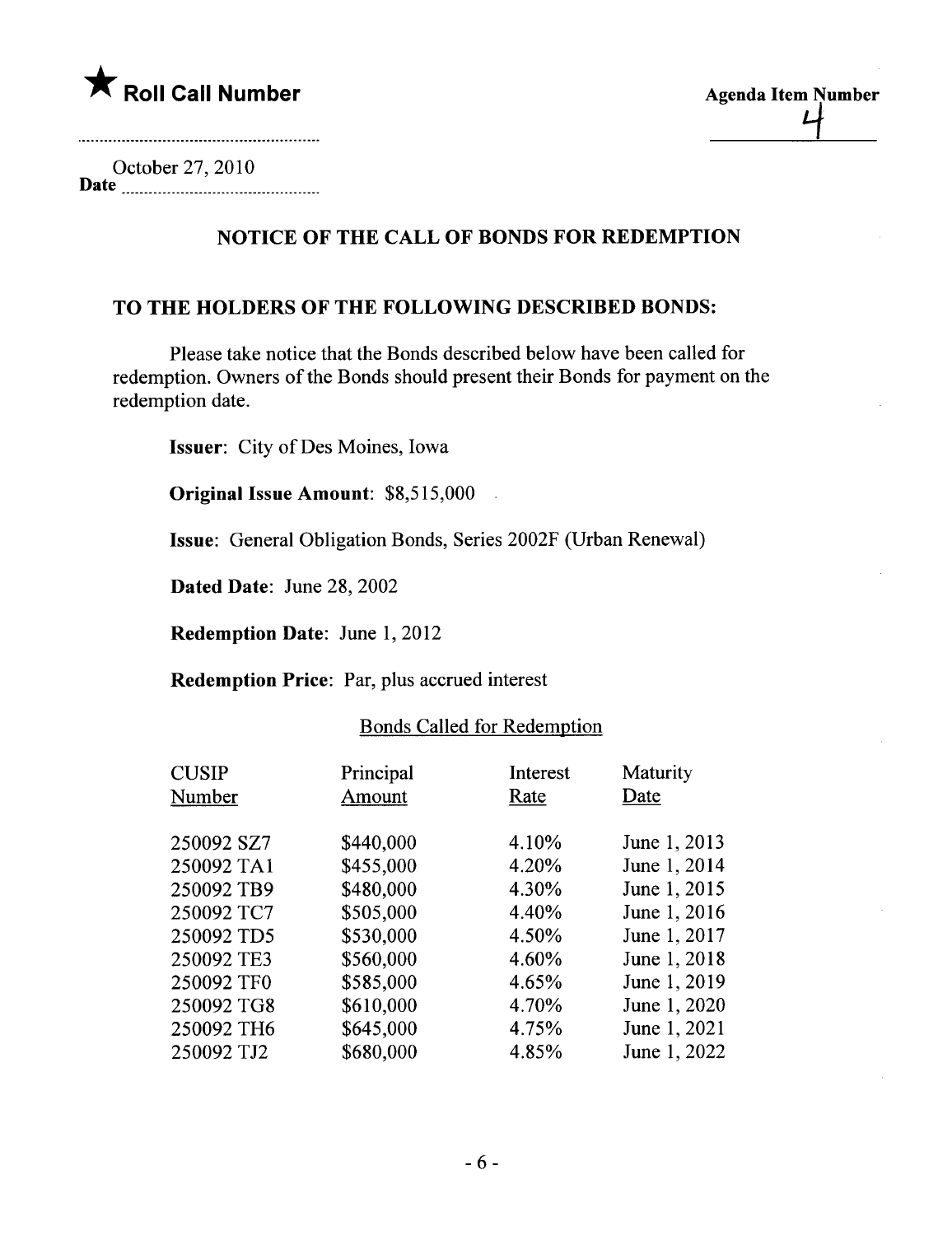

| <b>Agenda Item Number</b> |  |
|---------------------------|--|
|                           |  |
|                           |  |

October 27,2010 Date n \_ n\_ \_ nnnnn\_ \_n\_ \_ \_n\_ \_ \_ \_ \_ n \_ n\_n \_ n\_\_

No representation is made as to the accuracy of the CUSIP numbers printed herein or on the bonds.

The above bonds should be presented to the Finance Director/Treasurer, City Hall, 400 Robert D. Ray Drive, Des Moines, Iowa. This represents a full call of the outstanding obligations. All interest will cease to accrue on the Redemption Date.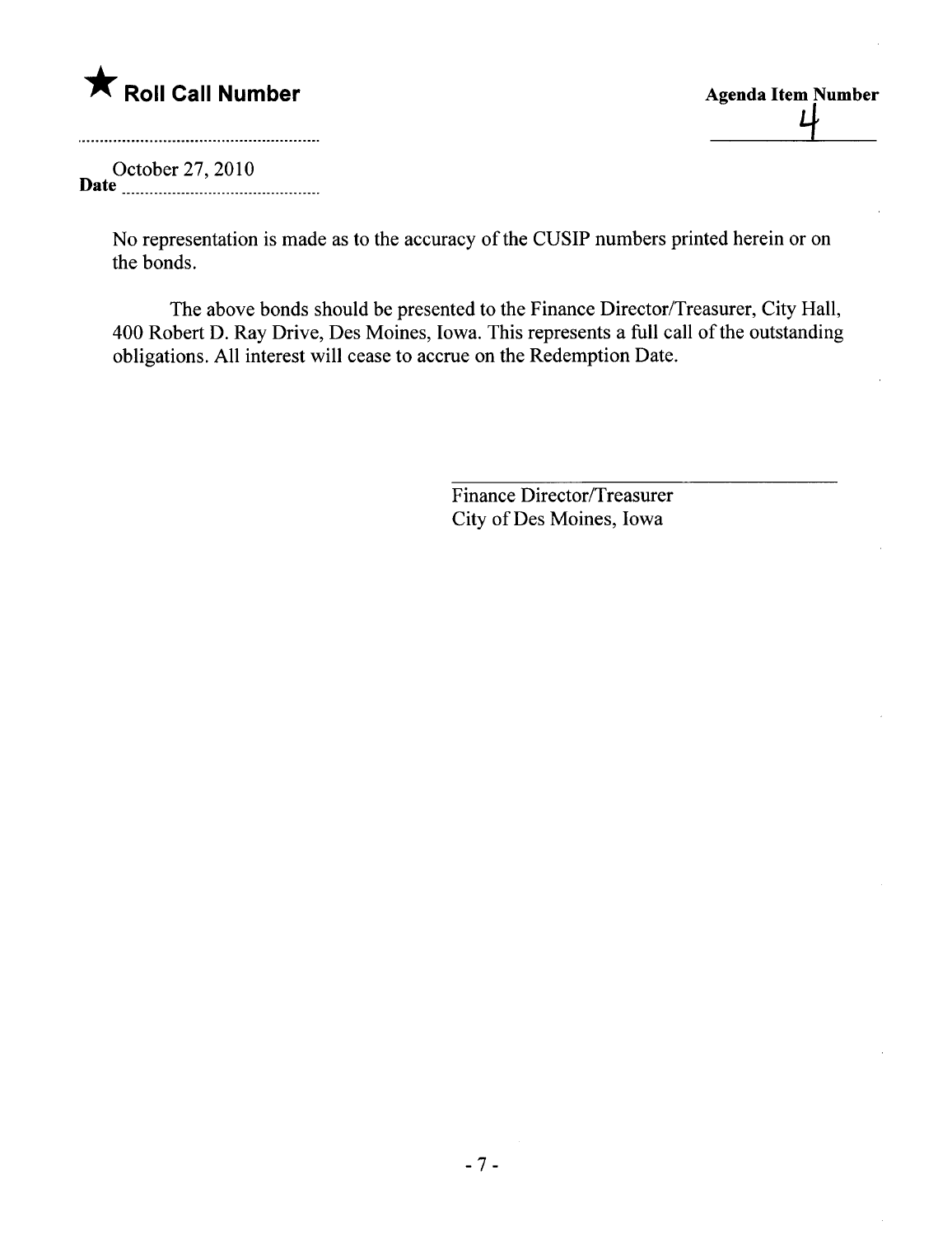

| <b>Agenda Item Number</b> |
|---------------------------|
|                           |
|                           |

October 27,2010 Date

# NOTICE OF THE CALL OF BONDS FOR REDEMPTION

## TO THE HOLDERS OF THE FOLLOWING DESCRIBED BONDS:

Please take notice that the Bonds described below have been called for redemption. Owners of the Bonds should present their Bonds for payment on the redemption date.

Issuer: City of Des Moines, Iowa

Original Issue Amount: \$19,140,000

Issue: General Obligation Bonds, Series 2003C

Dated Date: June 25, 2003

Redemption Date: June 1, 2011

Redemption Price: Par, plus accrued interest

| Principal   | Interest | Maturity<br>Date |
|-------------|----------|------------------|
|             |          |                  |
| \$930,000   | 3.25%    | June 1, 2012     |
| \$975,000   | 3.25%    | June 1, 2013     |
| \$1,015,000 | 3.45%    | June 1, 2014     |
| \$1,065,000 | 3.60%    | June 1, 2015     |
| \$1,115,000 | 3.70%    | June 1, 2016     |
| \$1,170,000 | 3.80%    | June 1, 2017     |
| \$1,225,000 | 3.90%    | June 1, 2018     |
| \$1,290,000 | 3.95%    | June 1, 2019     |
| \$1,355,000 | 4.05%    | June 1, 2020     |
| \$1,425,000 | 4.15%    | June 1, 2021     |
| \$1,505,000 | 4.20%    | June 1, 2022     |
| \$1,585,000 | 4.30%    | June 1, 2023     |
|             | Amount   | Rate             |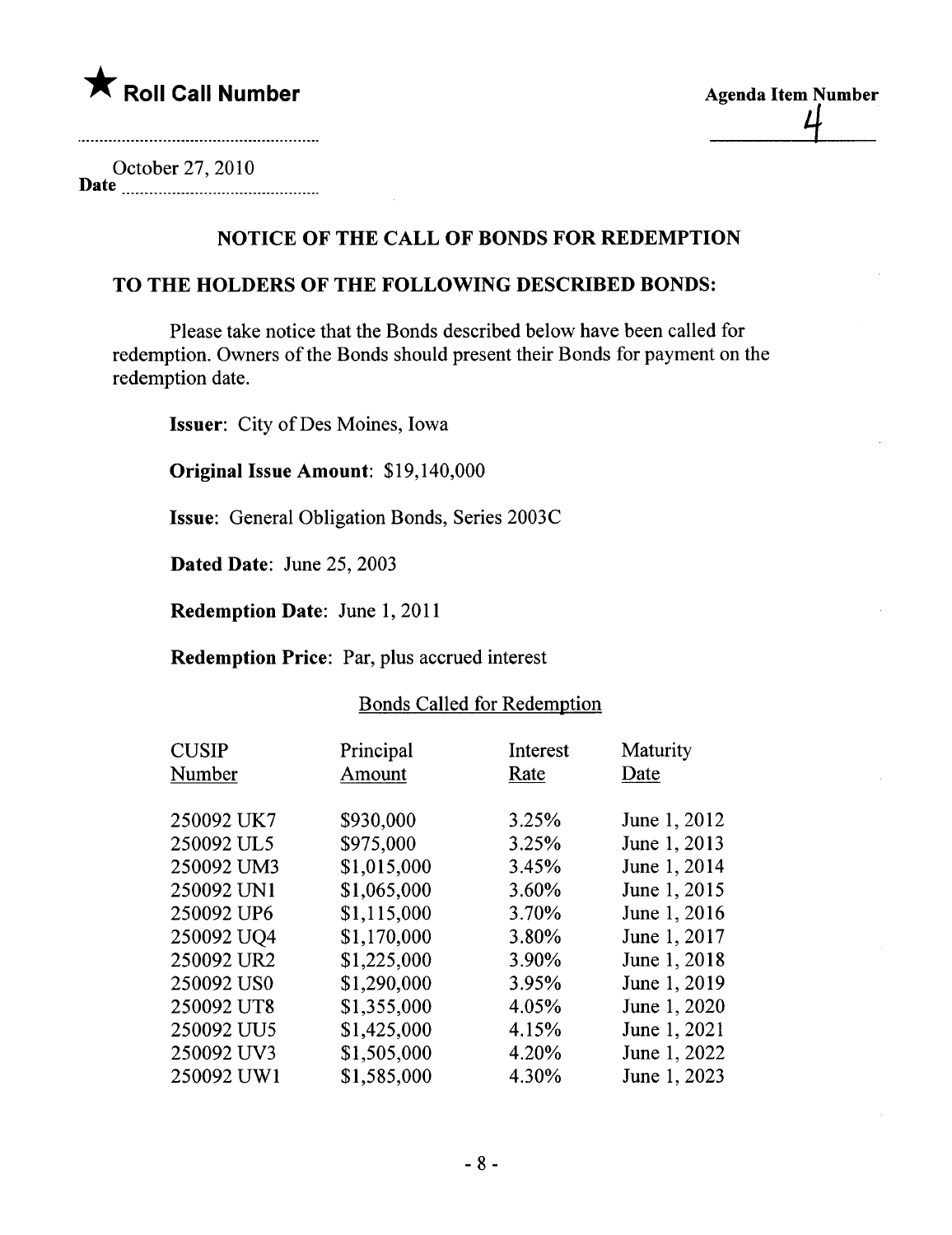

 $\mathfrak{p}$ 

October 27,2010 Date \_ \_ \_n\_n \_ \_n \_ nn \_ \_ \_ \_ \_ \_ \_ \_nn\_nn \_ n\_n \_ \_ \_\_

> No representation is made as to the accuracy of the CUSIP numbers printed herein or on the bonds.

The above bonds should be presented to the Finance Director/Treasurer, City Hall, 400 Robert D. Ray Drive, Des Moines, Iowa. This represents a full call of the outstanding obligations. All interest wil cease to accrue on the Redemption Date.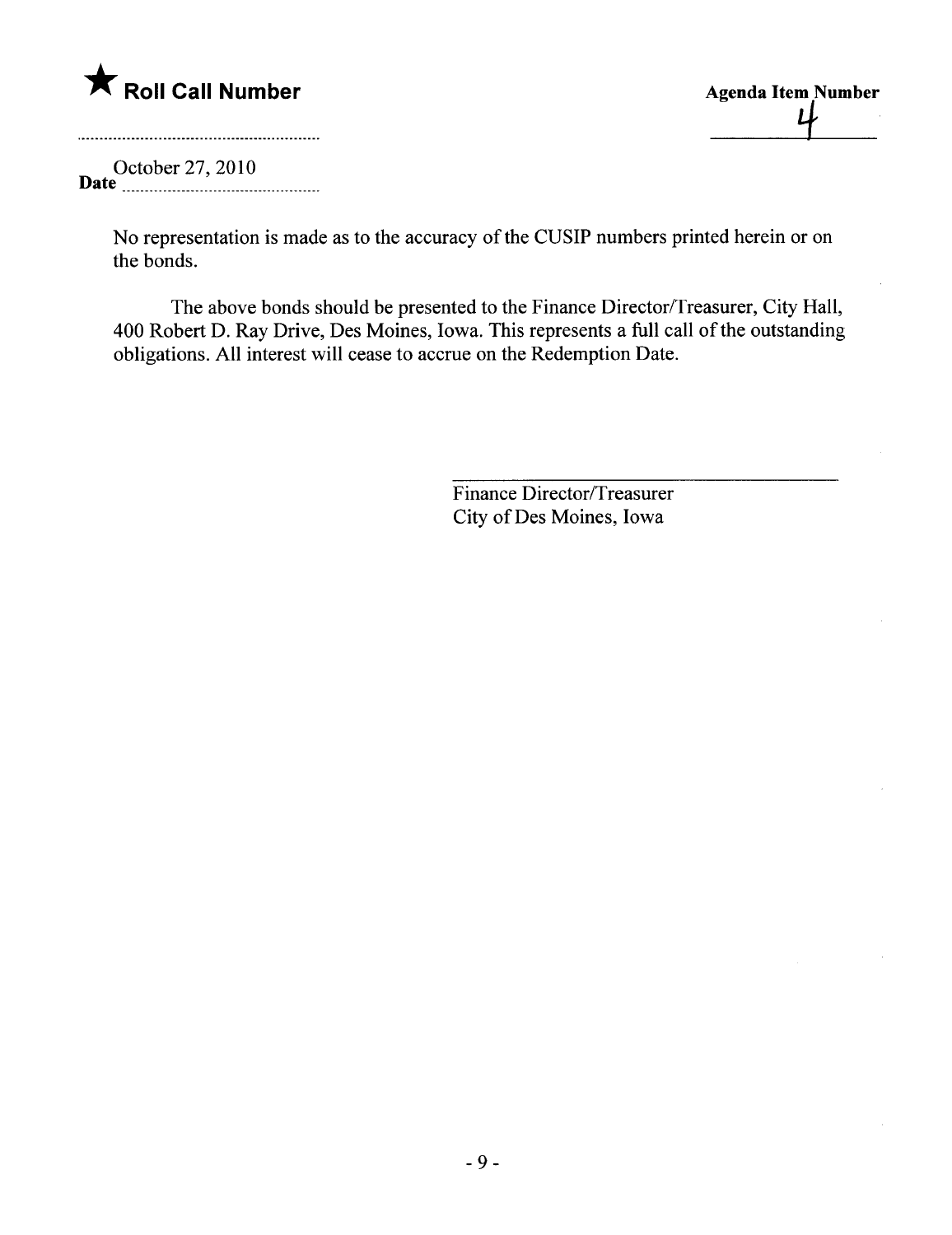

| <b>Agenda Item Number</b> |
|---------------------------|
|                           |
|                           |

October 27,2010 Date \_\_..\_\_ \_\_ \_ \_ \_\_\_\_\_\_\_\_\_\_\_\_\_\_\_\_\_ \_ \_ \_ \_ \_ \_\_\_\_\_\_\_.\_\_\_\_

# NOTICE OF THE CALL OF BONDS FOR REDEMPTION

## TO THE HOLDERS OF THE FOLLOWING DESCRIBED BONDS:

Please take notice that the Bonds described below have been called for redemption. Owners of the Bonds should present their Bonds for payment on the redemption date.

Issuer: City of Des Moines, Iowa

Original Issue Amount: \$11,860,000

Issue: General Obligation Bonds, Series 2003D (Urban Renewal)

Dated Date: June 25, 2003

Redemption Date: June 1, 2011

Redemption Price: Par, plus accrued interest

| <b>CUSIP</b><br>Number | Principal<br>Amount | Interest<br>Rate | Maturity<br>Date |
|------------------------|---------------------|------------------|------------------|
| 250092 VF7             | \$525,000           | 3.00%            | June 1, 2012     |
| 250092 VG5             | \$550,000           | 3.00%            | June 1, 2013     |
| 250092 VH3             | \$570,000           | 3.20%            | June 1, 2014     |
| 250092 VJ9             | \$600,000           | 3.35%            | June 1, 2015     |
| 250092 VK6             | \$630,000           | 3.50%            | June 1, 2016     |
| 250092 VL4             | \$660,000           | 3.55%            | June 1, 2017     |
| 250092 VM2             | \$690,000           | 3.65%            | June 1, 2018     |
| 250092 VN0             | \$725,000           | 3.75%            | June 1, 2019     |
| 250092 VP5             | \$760,000           | 3.85%            | June 1, 2020     |
| 250092 VO3             | \$805,000           | 4.00%            | June 1, 2021     |
| 250092 VR1             | \$845,000           | 4.00%            | June 1, 2022     |
| 250092 VS9             | \$895,000           | 4.00%            | June 1, 2023     |
|                        |                     |                  |                  |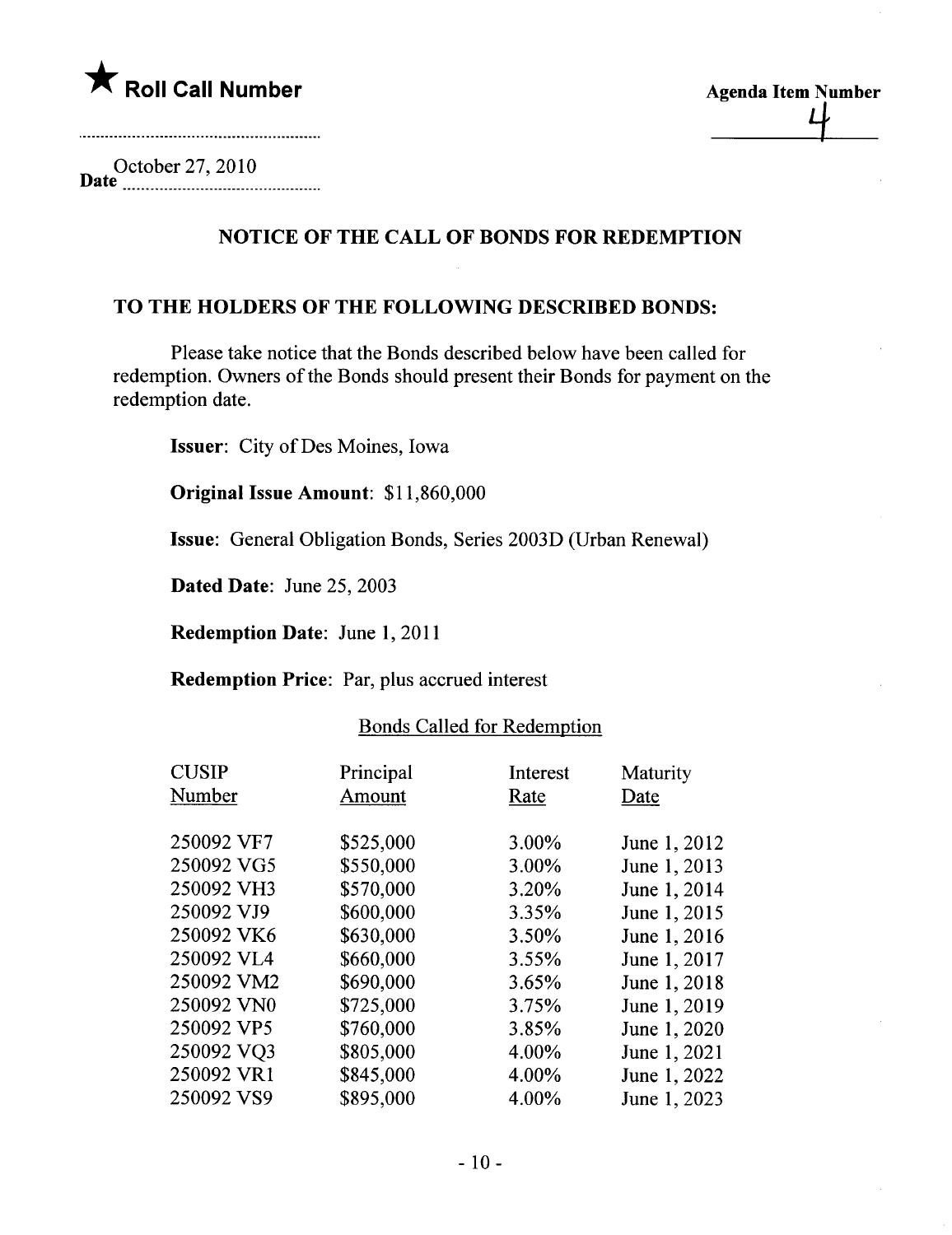

|  | <b>Agenda Item Number</b> |
|--|---------------------------|
|  |                           |
|  |                           |

October 27,2010 Date  $\frac{1}{2}$  and  $\frac{1}{2}$  are  $\frac{1}{2}$  and  $\frac{1}{2}$  are  $\frac{1}{2}$  and  $\frac{1}{2}$  are  $\frac{1}{2}$  and  $\frac{1}{2}$  are  $\frac{1}{2}$  are  $\frac{1}{2}$  and  $\frac{1}{2}$  are  $\frac{1}{2}$  are  $\frac{1}{2}$  and  $\frac{1}{2}$  are  $\frac{1}{2}$  and  $\frac{1}{$ 

> No representation is made as to the accuracy of the CUSIP numbers printed herein or on the bonds.

The above bonds should be presented to the Finance Director/Treasurer, City Hall, 400 Robert D. Ray Drive, Des Moines, Iowa. This represents a full call of the outstanding obligations. All interest wil cease to accrue on the Redemption Date.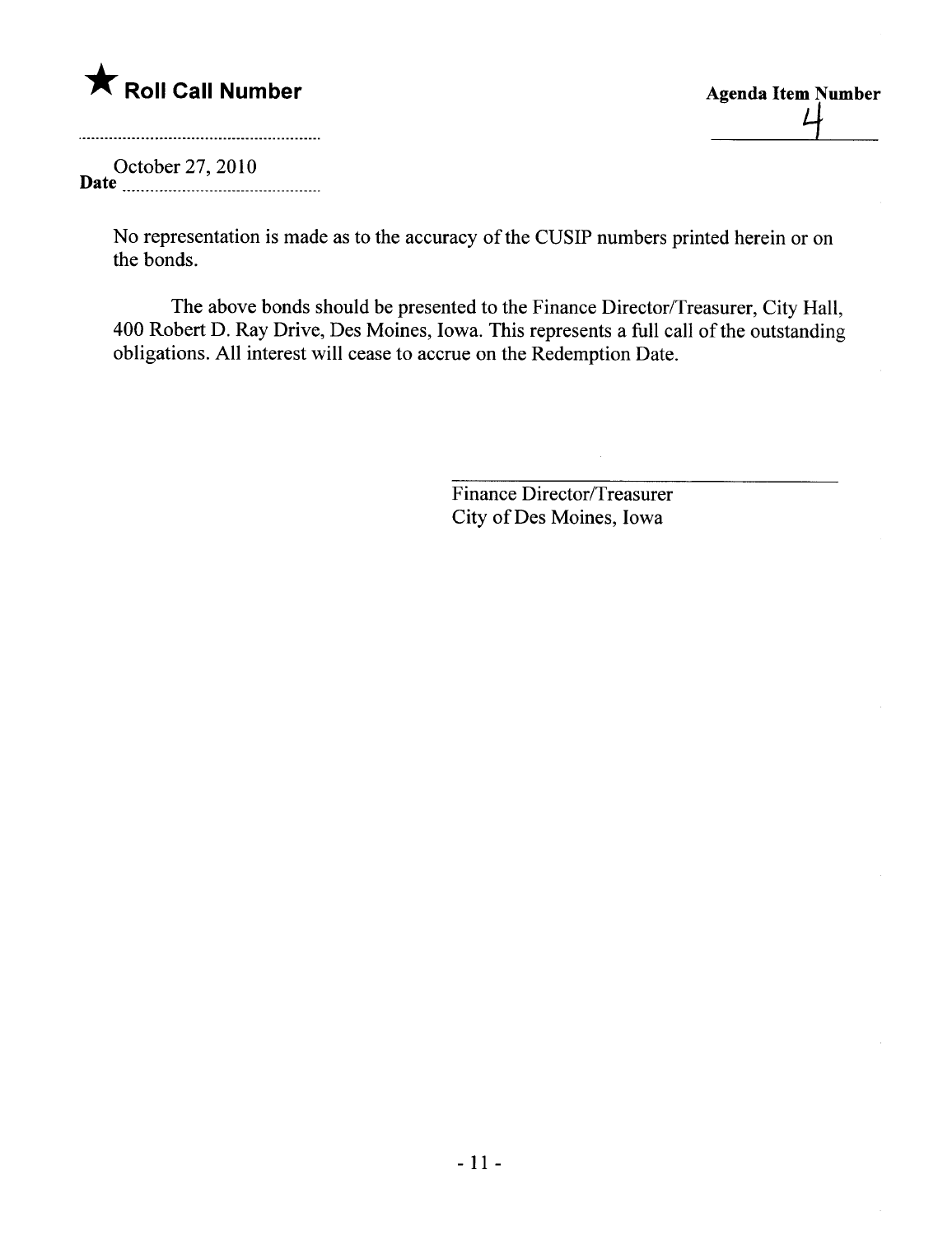

October 27,2010 Date

# NOTICE OF THE CALL OF BONDS FOR REDEMPTION

## TO THE HOLDERS OF THE FOLLOWING DESCRIBED BONDS:

Please take notice that the Bonds described below have been called for redemption. Owners of the Bonds should present their Bonds for payment on the redemption date.

Issuer: City of Des Moines, Iowa

Original Issue Amount: \$27,775,000

Issue: General Obligation Bonds, Series 2005B

Dated Date: June 8, 2005

Redemption Date: June 1, 2013

Redemption Price: Par, plus accrued interest

| <b>CUSIP</b><br>Number | Principal<br>Amount | Interest<br>Rate | Maturity<br>Date |
|------------------------|---------------------|------------------|------------------|
| 250092 B28             | \$1,325,000         | 4.50%            | June 1, 2014     |
| 250092 B36             | \$1,380,000         | 4.50%            | June 1, 2015     |
| 250092 B44             | \$1,440,000         | 4.50%            | June 1, 2016     |
| 250092 B51             | \$1,500,000         | 4.50%            | June 1, 2017     |
| 250092 B69             | \$1,565,000         | 4.50%            | June 1, 2018     |
| 250092 B77             | \$1,635,000         | 4.50%            | June 1, 2019     |
| 250092 B85             | \$1,710,000         | 4.50%            | June 1, 2020     |
| 250092 B93             | \$1,785,000         | 5.00%            | June 1, 2021     |
| 250092 C27             | \$1,865,000         | 5.00%            | June 1, 2022     |
| 250092 C35             | \$1,955,000         | 5.00%            | June 1, 2023     |
| 250092 C43             | \$2,045,000         | 5.00%            | June 1, 2024     |
| 250092 C50             | \$2,140,000         | 5.00%            | June 1, 2025     |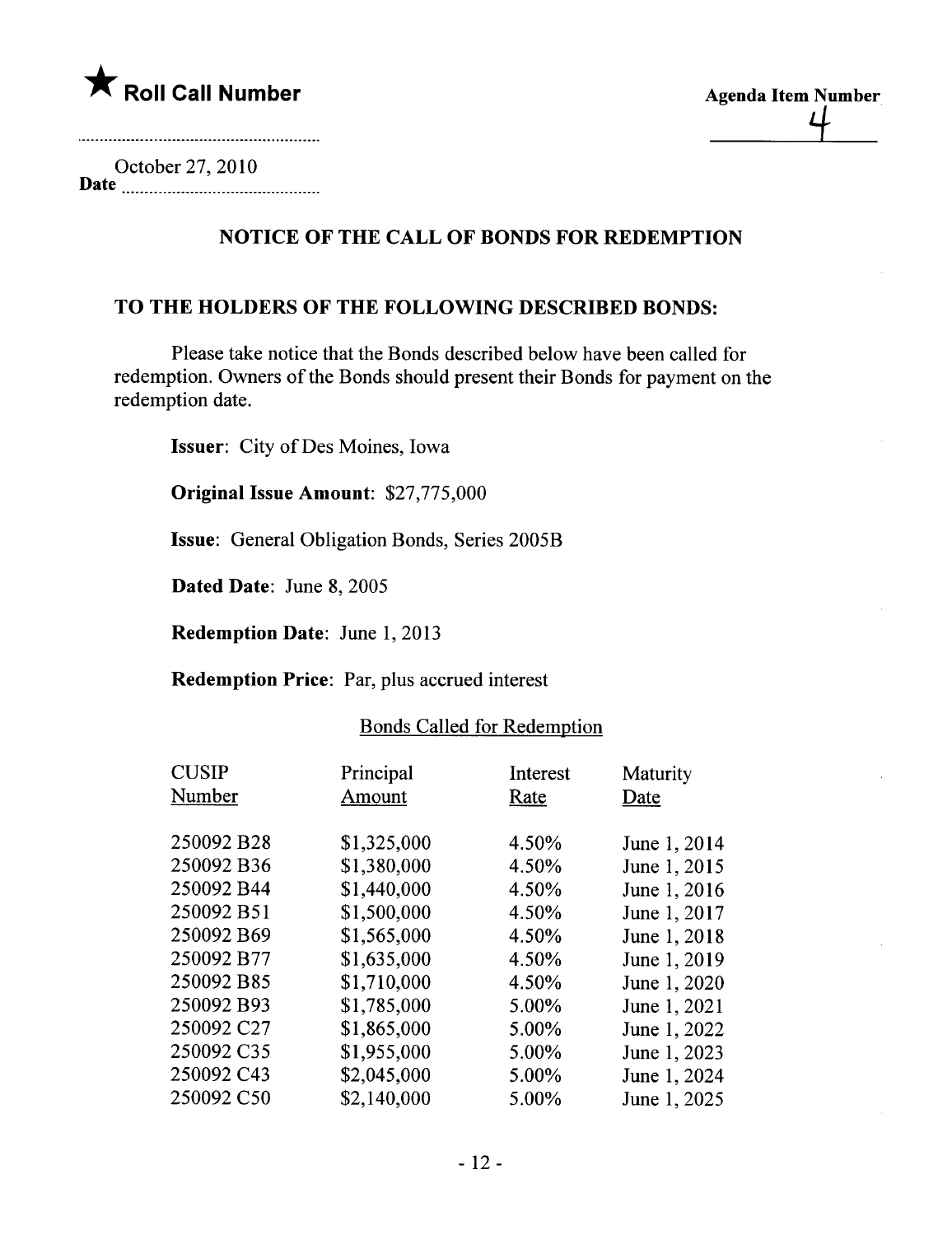

Agenda Item Number

October 27,2010 Date . \_\_\_\_nn \_ \_ 0000 \_00000000000000000000 \_00\_ \_ 00\_

> No representation is made as to the accuracy of the CUSIP numbers printed herein or on the bonds.

The above bonds should be presented to the Finance Director/Treasurer, City Hall, 400 Robert D. Ray Drive, Des Moines, Iowa. This represents a full call of the outstanding obligations. All interest will cease to accrue on the Redemption Date.